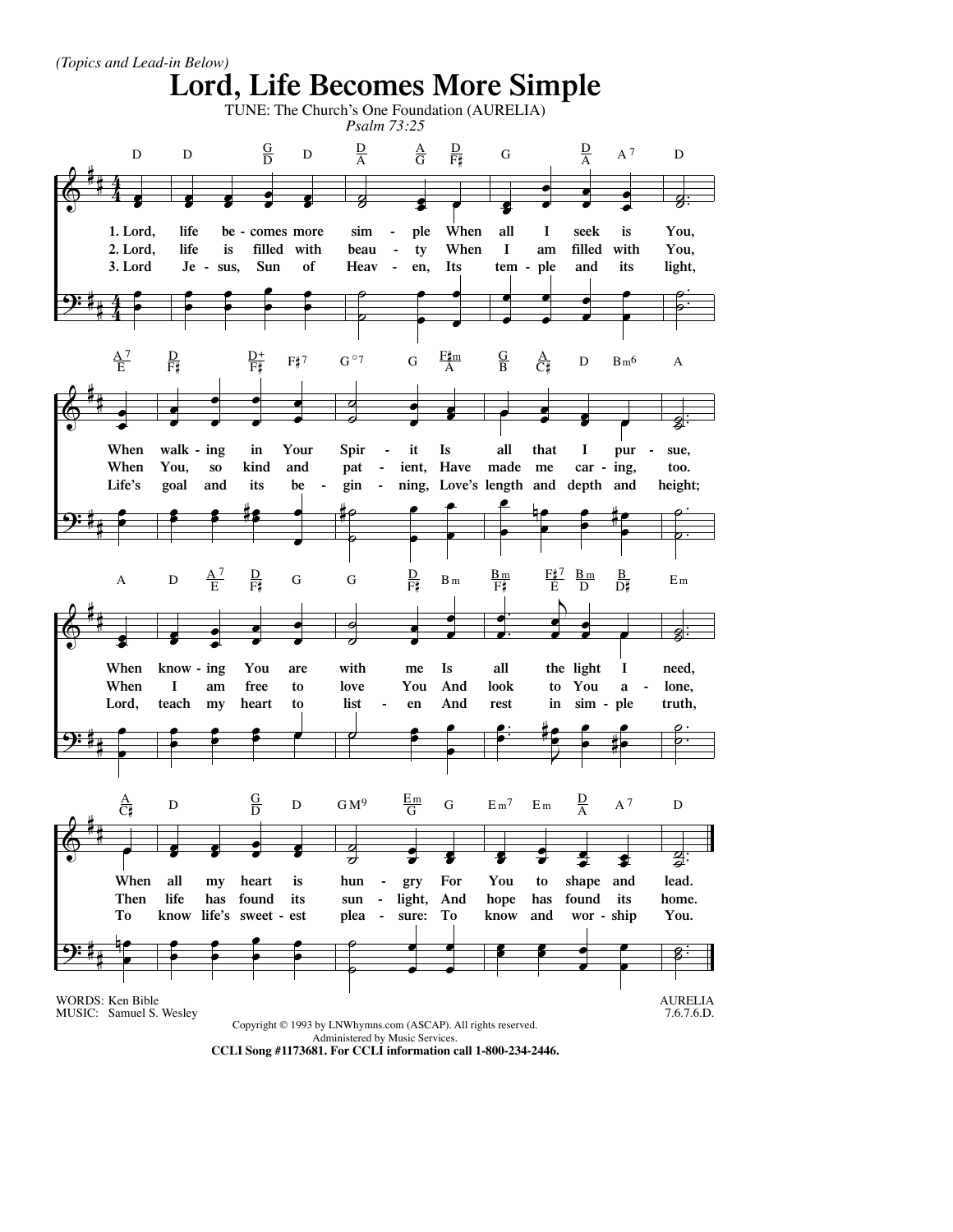- TOPICS: Consecration; Living in Christ; Holiness; God's Presence; Holy Spirit; Knowing Christ; Praise & Worship
- LEAD-IN: *Whom have I in heaven but you? And earth has nothing I desire besides you. My flesh and my heart may fail, but God is the strength of my heart and my portion forever.* (Psalm 73:25-26, NIV)

## LEAD-IN DEVOTIONAL READING:

## **I Want to Know You**

My life is crowded with so many desires. But, Jesus, I truly want only one thing: *I want to know You.*

All my ambitions, all my goals and dreams of glory, I give them to You. I release them and cut the cord. Nothing else is worth holding onto. *I want to know You.*

I look to the future, and I know more storms will come. But what does it matter? Each trouble will help me know You better. Each will give me a faith that sees You more constantly and clearly. *I want to know You.*

My heart leaps at the thought of being found always and entirely in You, with the baggage of self-interest gone forever. Praise to You! You are doing it, and You always finish what You start. I know You now, Jesus, and *then I will know You fully, even as I am fully known*.

Thank You, Lord! Fill my heart now with the desire that will delight me throughout eternity: *I want to know You, Lord.*